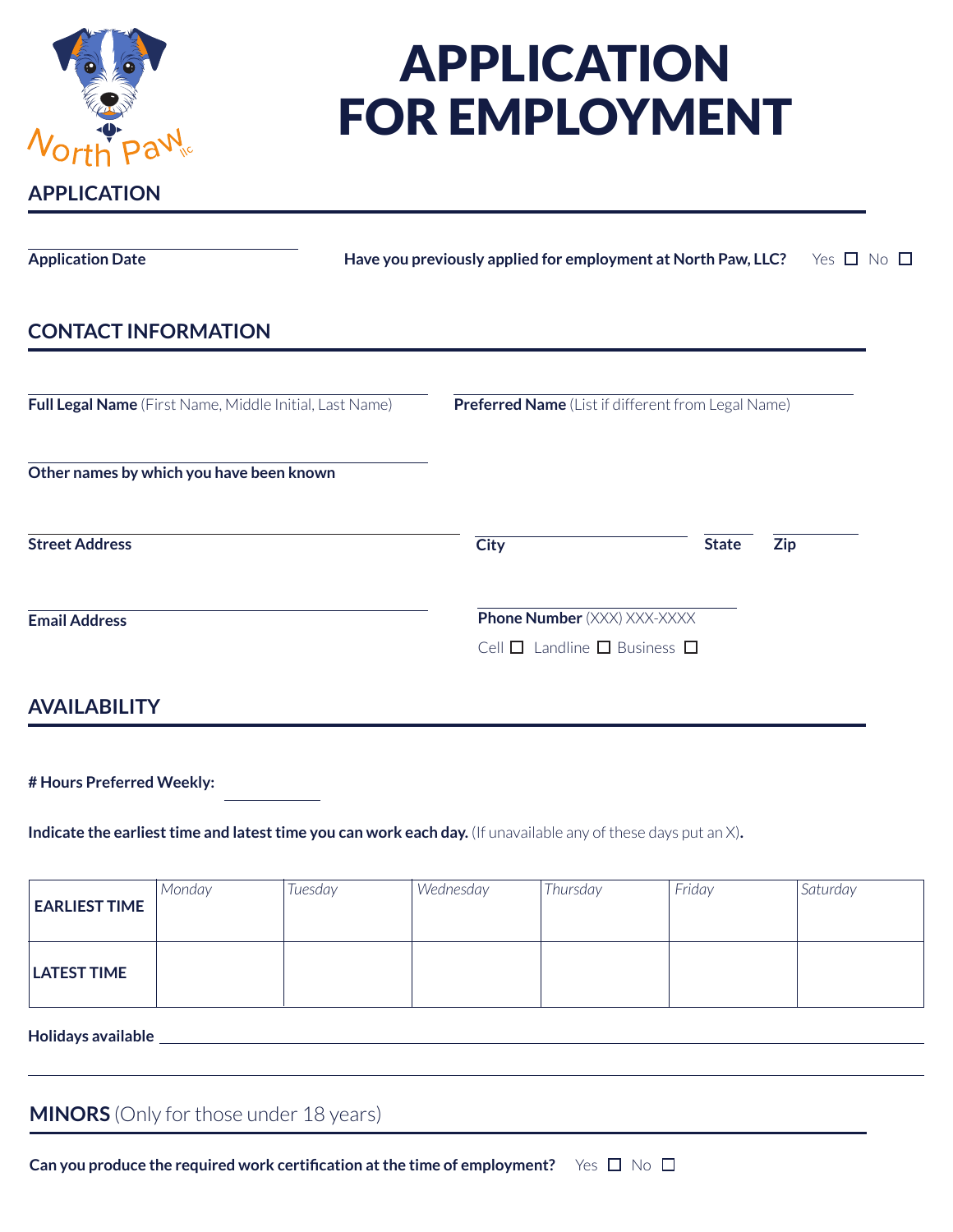| <b>Parent/Legal Guardian Emergency Contact</b>                                     |                                                                                           | <b>Phone Number (XXX) XXX-XXXX</b>               |             |
|------------------------------------------------------------------------------------|-------------------------------------------------------------------------------------------|--------------------------------------------------|-------------|
|                                                                                    |                                                                                           | Cell $\Box$ Landline $\Box$ Business $\Box$      |             |
| <b>Email Address</b>                                                               |                                                                                           |                                                  |             |
| <b>EDUCATION</b>                                                                   |                                                                                           |                                                  |             |
| Middle School (minors only)                                                        |                                                                                           |                                                  |             |
| <b>High School</b>                                                                 |                                                                                           |                                                  |             |
| <b>College or Related</b>                                                          |                                                                                           |                                                  |             |
| <b>EMPLOYMENT EXPERIENCE</b> (do not answer "see resume" for any of the following) |                                                                                           |                                                  |             |
| <b>Name of Employer</b>                                                            |                                                                                           | <b>Dates of Employment</b>                       | <b>Wage</b> |
| <b>Type of Business</b>                                                            | <b>Job Title</b>                                                                          |                                                  |             |
| <b>Duties:</b>                                                                     |                                                                                           |                                                  |             |
|                                                                                    |                                                                                           |                                                  |             |
|                                                                                    |                                                                                           |                                                  |             |
| <b>Supervisior's Name</b>                                                          |                                                                                           | May we contact supervisior? Yes $\Box$ No $\Box$ |             |
| If No, why?                                                                        |                                                                                           |                                                  |             |
|                                                                                    |                                                                                           |                                                  |             |
|                                                                                    |                                                                                           |                                                  |             |
| <b>Reason for Leaving</b>                                                          | the control of the control of the control of the control of the control of the control of |                                                  |             |
|                                                                                    |                                                                                           |                                                  |             |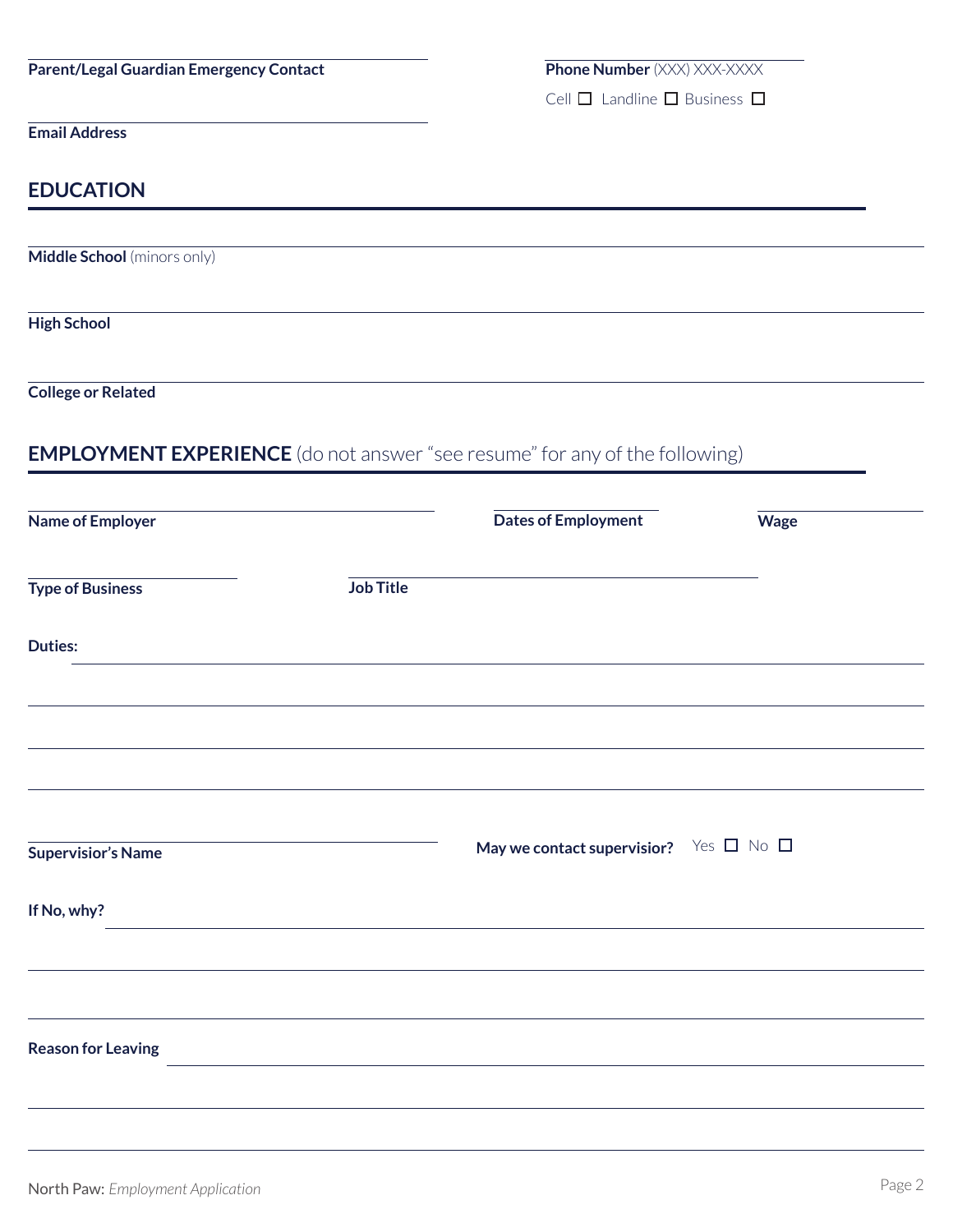| Will the supervisior agree with your<br>statement for why you left? | Yes $\Box$ No $\Box$ | How much notice/time did you give<br>before you left? |             |
|---------------------------------------------------------------------|----------------------|-------------------------------------------------------|-------------|
| <b>Name of Employer</b>                                             |                      | <b>Dates of Employment</b>                            | <b>Wage</b> |
| <b>Type of Business</b>                                             | <b>Job Title</b>     |                                                       |             |
| <b>Duties:</b>                                                      |                      |                                                       |             |
|                                                                     |                      |                                                       |             |
| <b>Supervisior's Name</b>                                           |                      | May we contact supervisior? Yes $\Box$ No $\Box$      |             |
| If No, why?                                                         |                      |                                                       |             |
|                                                                     |                      |                                                       |             |
| <b>Reason for Leaving</b>                                           |                      |                                                       |             |
| Will the supervisior agree with your<br>statement for why you left? | Yes $\Box$ No $\Box$ | How much notice/time did you give<br>before you left? |             |
| <b>Name of Employer</b>                                             |                      | <b>Dates of Employment</b>                            | <b>Wage</b> |
| <b>Type of Business</b>                                             | <b>Job Title</b>     |                                                       |             |
| <b>Duties:</b>                                                      |                      |                                                       |             |
|                                                                     |                      |                                                       |             |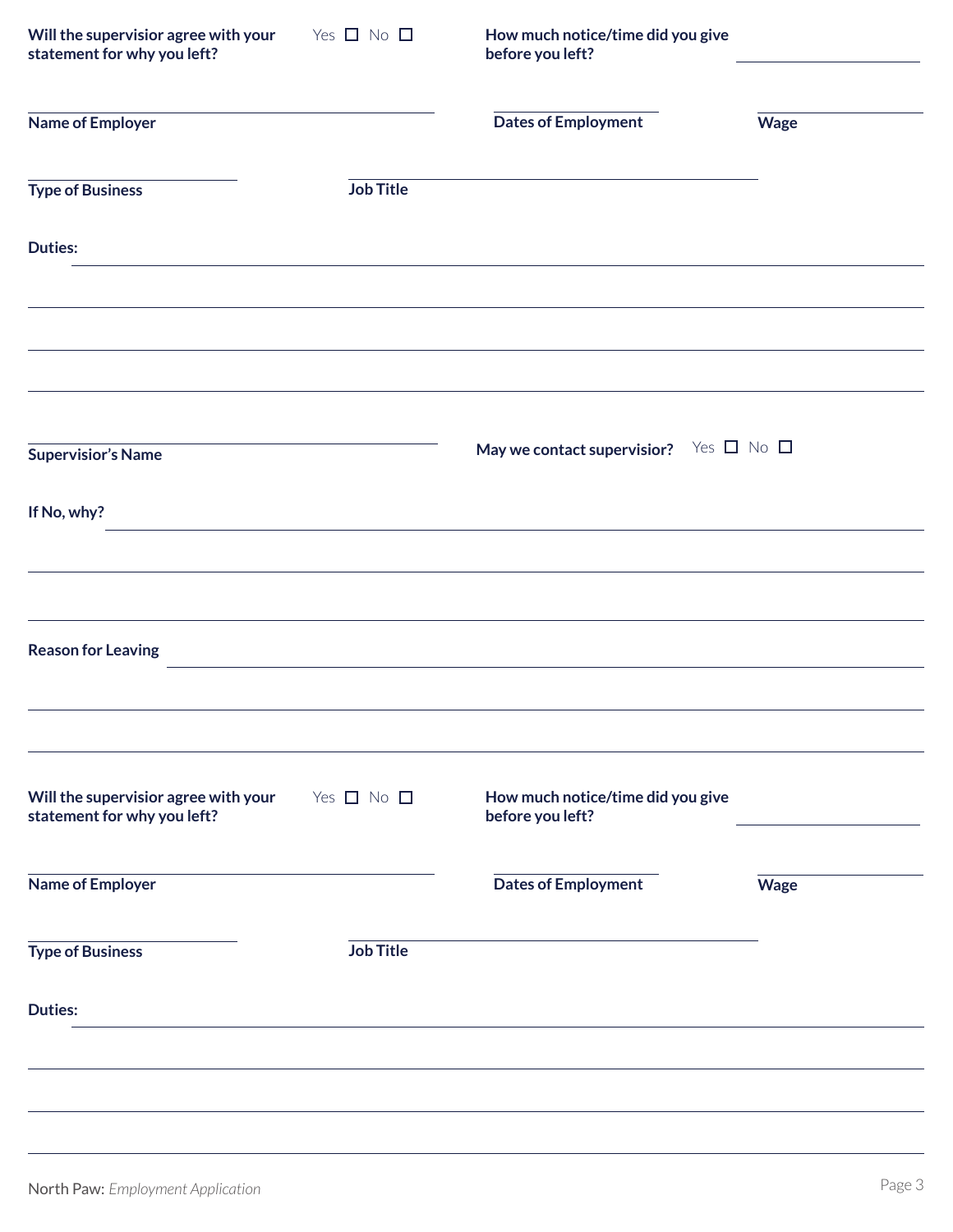| <b>Supervisior's Name</b>                                                                 | May we contact supervisior? Yes $\Box$ No $\Box$ |  |
|-------------------------------------------------------------------------------------------|--------------------------------------------------|--|
| If No, why?                                                                               |                                                  |  |
|                                                                                           |                                                  |  |
|                                                                                           |                                                  |  |
| <b>Reason for Leaving</b>                                                                 |                                                  |  |
|                                                                                           |                                                  |  |
|                                                                                           |                                                  |  |
| Attach additional sheets to list more work experience                                     |                                                  |  |
| Have you ever been terminated or asked to resign from any job? $\Box$ No $\Box$           |                                                  |  |
| If Yes, please explain each situation                                                     |                                                  |  |
|                                                                                           |                                                  |  |
|                                                                                           |                                                  |  |
|                                                                                           |                                                  |  |
|                                                                                           |                                                  |  |
| <b>ADDITIONAL ANIMAL EXPERIENCE &amp; ACTIVITIES HISTORY</b> (do not answer "see resume") |                                                  |  |

**List any additional work experiences of certifications related to working with animals or that demonstrate leadership or teamwork**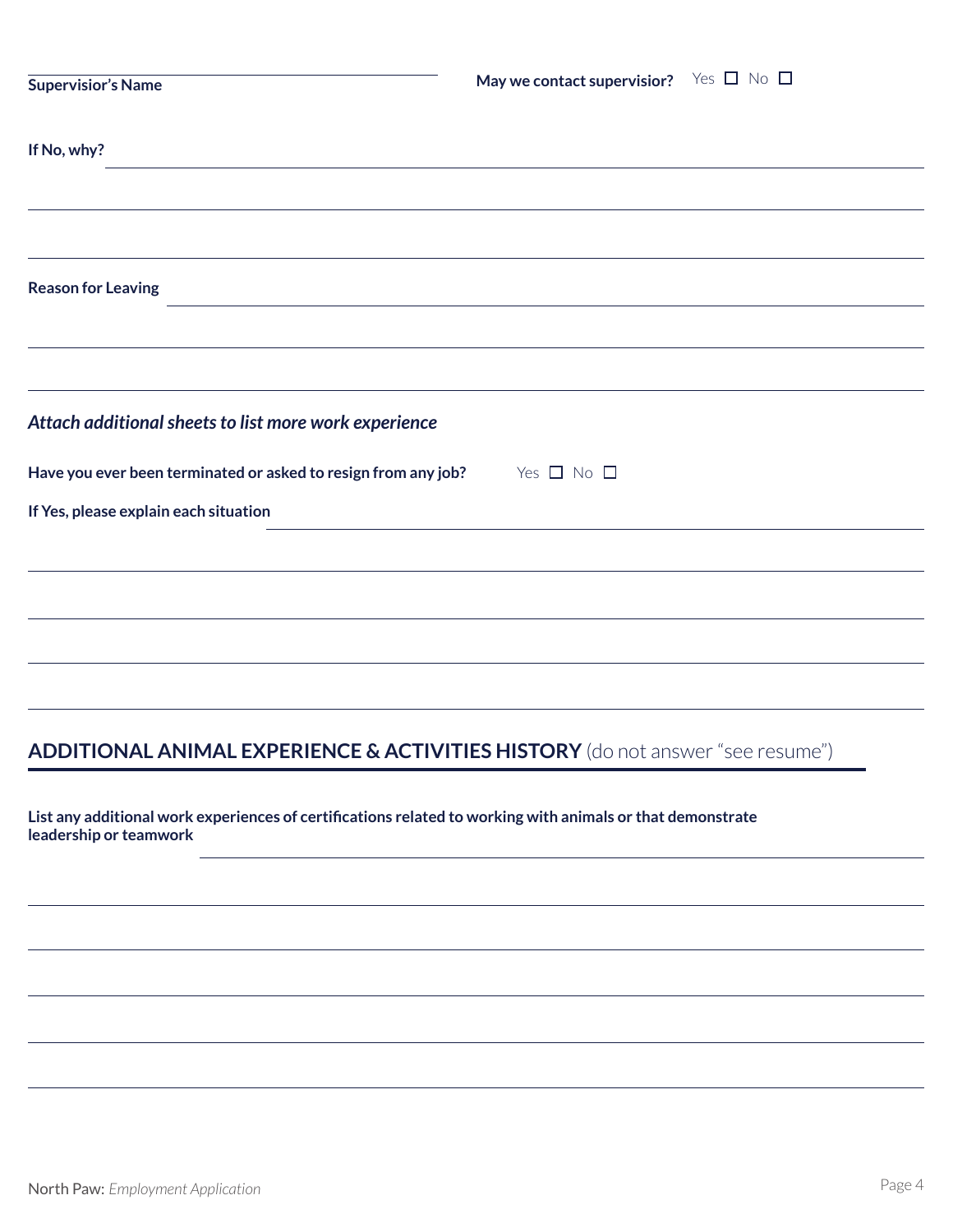### *List two references. One reference must be from a non-family member or friend.*

| <b>Name</b> | <b>Company &amp; Position</b> | <b>How Do You Know Them?</b> | <b>Phone &amp; Email</b> |
|-------------|-------------------------------|------------------------------|--------------------------|
|             |                               |                              |                          |
|             |                               |                              |                          |
|             |                               |                              |                          |
|             |                               |                              |                          |
|             |                               |                              |                          |
|             |                               |                              |                          |
|             |                               |                              |                          |

## **APPLICANT CERTIFICATION**

I authorize North Paw, LLC or its agents to confirm all statements contained in this application and/or resume as is related to the position I am seeking to the extent permitted by federal, state, or local law. I agree to complete any requisite authorization forms for the background investigation which may be permitted by federal, state, and/or local law.

I authorize and consent to, without reservation, any party or agency contacted by this employer to furnish the abovementioned information. I hereby release from liability North Paw, LLC and its representatives for seeking such information and all other persons, corporations or organizations furnishing such information. Further, if hired, I authorize North Paw, LLC to provide truthful information concerning my employment to future employers and hold North Paw, LLC harmless for providing such information.

I certify that all the information on the application, resume, or any supporting documents I may present during my interview process is and will be complete and accurate to the best of my knowledge. I understand that any falsification, misrepresentation, or omission of any information may result in disqualification from consideration for employment, or, if employed, disciplinary action, up to and including immediate termination.

If hired by North Paw, LLC I understand that I will be required to provide genuine documentation establishing my identity and eligibility to be legally employed in the United States by North Paw, LLC. I also understand this company employs only individuals who are legally eligible to work in the United States.

I understand that North Paw, LLC has a drug-free workplace. Alcohol and other drugs are not permitted on the property. Cigarettes and related (i.e. vaporizers) can be stored in one's vehicle only, and cannot be used or carried on the property.

## **NON-DISCLOSURE STATEMENT**

Upon hiring all employees are required to sign a non-disclosure statement which protect North Paw, LLC's client information and practices. I understand signing the non-disclosure statement is a condition of my hiring. I understand that if I fail to meet the requirements and/or expectations within the non-disclosure statement that I am subject to disciplinary action, up to and including immediate termination.

## **CONFLICT OF INTEREST DISCLOSURE**

North Paw, LLC supports employees working at animal-related places such as veterinary hospitals, food stores and shelters. We would not want a North Paw, LLC employee to work at another company that offers similar services, as this will create conflict. I agree to immediately and fully disclose any other work that is also in the animal-care field to North Paw, LLC. I understand that if I fail to meet the requirements and/or expectations of the Conflict of Interest Disclosure that I am subject to disciplinary action, up to and including immediate termination.